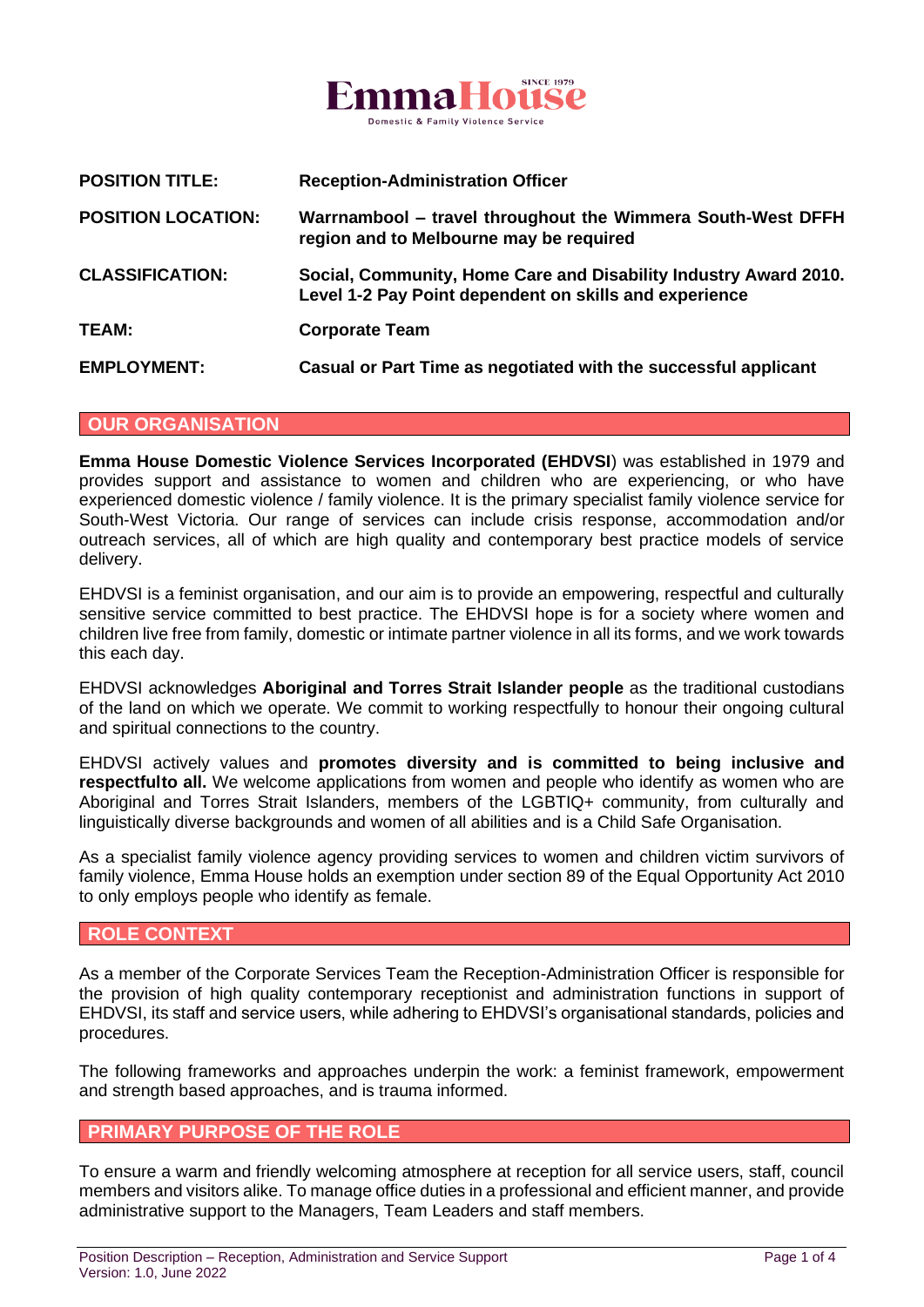## **REPORTING RESPONSIBILITIES**

The position directly reports to the Manager Corporate Service but is expected to work collaboratively across the entire agency including Senior Management.

# **KEY RESPONSIBILITIES**

#### *Personal and Professional*

- Understanding of the value of professional supervision and a willingness to participate in reflective practice
- Commitment to maintaining an up-to-date knowledge base on issues relevant to domestic and family violence practice.
- Willingness to participate in the annual performance management processes
- Willingness and commitment to attend training and educational opportunities as identified in the annual individual professional development plan as negotiated with the Chief Executive Officer

#### *Administration, Documentation and Reporting*

- Knowledge of documentation of records within a compliance framework
- Knowledge of contemporary case recording principles and the application to service related documentation
- Possession of a variety of strategies to accomplish the completion of administrative tasks within nominated timelines
- Willingness to undertake associated administrative work
- To collect and collate data as required
- Skills to digitally record client information in accordance with agency and funding body requirements.

## *Technical Skills and Knowledge*

- To maintain high ethical standards and procedures in the areas of reception and administration
- Understanding of relevant privacy legislation that informs the collection and communication of service user information
- High level of knowledge and familiarity with electronic systems and applications relevant to the workplace, in particular, word processing, database, spreadsheets and email
- High level of administration competencies
- Understanding of and a commitment to agency and service user confidentiality
- Participation in data collection and maintain service related data as required
- Commitment to developing a working knowledge of the policies and procedures of the organisation, relevant government bodies and related government legislation.
- Commitment to operate within the policies and procedures of the service
- Skills and experience in the use of the Microsoft Office suite of programs

## *Communication and Teamwork*

- Commitment to effective communication and information sharing with colleagues, Chief Executive Officer, Managers and the EHDVSI Board
- Willingness to represent the organisation professionally and promote services appropriately
- Ability to work in a well-organised manner, both independently and with team members and to contribute to a harmonious and team-based working environment
- Understanding of the principles of effective decision-making and dispute resolution processes
- Commitment to constructive networking with other agencies, businesses and services

#### *Continuous Quality Improvement*

- To participate in the organisation's CQI processes
- To participate in the quality improvement practices and outcomes in accordance with the relevant industry standards
- To participate in the Accreditation process and continuous improvement plan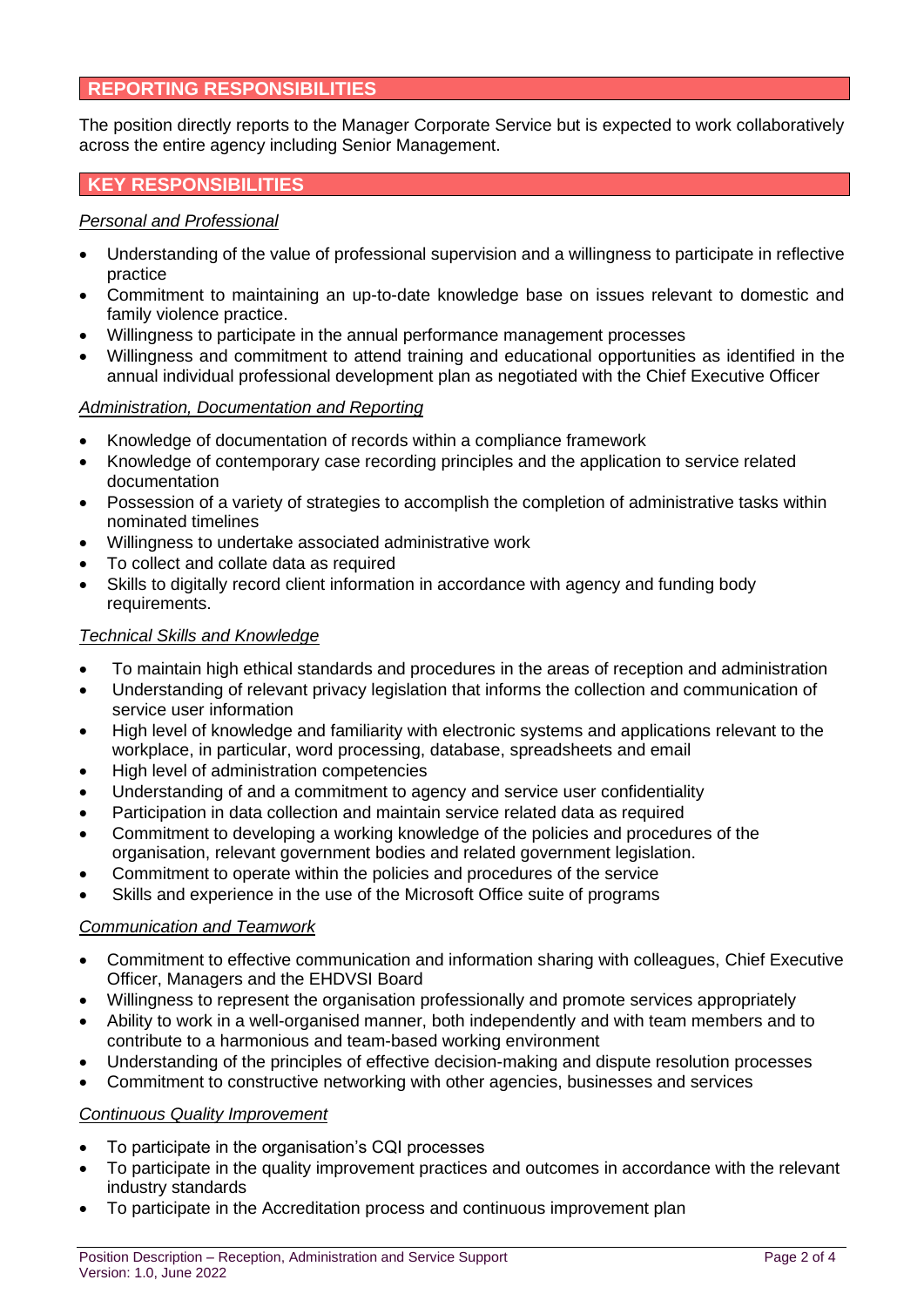- Contribute to monitoring of service provision to ensure outcomes are in line with internal and external standards, service philosophy and goals
- Participation in the development and review of organisational policies, procedures and work instructions as appropriate
- Understand the importance of encouraging service users to offer input and feedback about the service via the various channels available.

### *Workplace Health and Safety*

- Demonstrate an understanding of the shared responsibility for a safe workplace
- Understanding of the core responsibilities of an employee in relation to occupational health and safety
- Participation in the monitoring of occupational health and safety practices within the workplace, and the addressing of any concerns via the appropriate channels, in a timely manner

### *Additional Duties*

- Preparing and updating various documents, reports and data including minutes from meetings, letters, brochures / flyers, data entry and manuals.
- Fleet management this includes recording monthly odometer readings, arranging services and cleaning of vehicles as required and maintaining fuel cards.
- Ensuring stationary and office supplies are maintained.
- Undertake regular tasks as per requirements
- Work within the required financial parameters of the service
- Willingness to undertake additional duties as directed and / or negotiated with the Chief Executive Officer or the Manager Corporate Services
- Other administrative duties as required

### *Pre-Employment Screening*

EHDVSI has an obligation to offer a safe environment for children and is required to ensure all employees are appropriately screened before commencing employment. Screening occurs in accordance with the Worker Screening Act (2020) and the DFFH Safety Screening Policy and consists of a Nationally Coordinated Criminal History Check (Police Check), International Police Check (if required), Working With Children Check (or valid exemption), Referee checks and a robust interview process where an applicant's personal and professional interest in working with children may be explored, and the referee check process, whereby information will be sought regarding an applicant's history regarding working with children.

Where the Key Selection Criteria outlines mandatory qualifications an original of these must be sighted by the line manager or Corporate Services manager and retained

In accordance with the COVID-19 Mandatory Vaccination (Workers) Directions, pursuant to section 200(1)(d) of the Public Health and Wellbeing Act 2008 (Vic) Emma House is a mandated workplace, therefore staff are required to be vaccinated against COVID 19 and provide proof of vaccination status or evidence of exemption from the Australian Immunisation Register.

**Risk Statement:** Risk management is a core component of EHDVSI governance arrangements and compliance across the organisation supports the Board, committees and senior management in their strategic and governance roles. Staff have an important role in contributing to and applying effective risk management within their area of influence.

## **KEY SELECTION CRITERIA**

## **Qualifications**

- A minimum qualification of a Certificate III in Business or related field or equivalent qualification and/or experience
- Current Victorian Drivers Licence